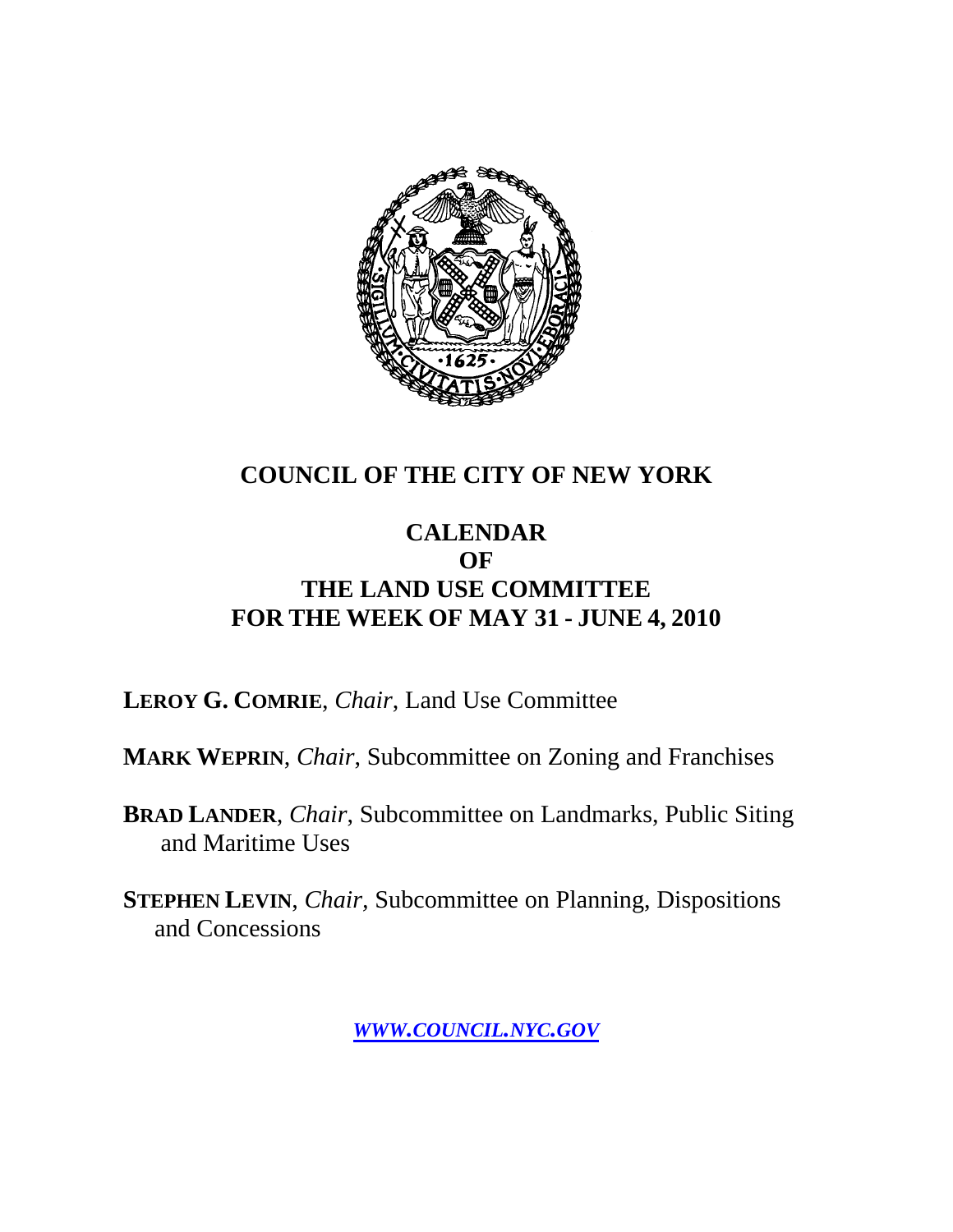#### **SUBCOMMITTEE ON ZONING AND FRANCHISES**

The Subcommittee on Zoning and Franchises will hold a public hearing on the following matters in the  $16<sup>th</sup>$  Floor Hearing Room - 250 Broadway, New York City, New York 10007, commencing at **9:30 a.m. on Tuesday, June 1, 2010:** 

# **L.U. NO. 99 MESA COYOACAN**

# **BROOKLYN CB - 1 20105445 TCK**

Application pursuant to Section 20-226 of the Administrative Code of the City of New York, concerning the petition of Tres De Mexico, LLC, d/b/a Mesa Coyoacan, for a revocable consent to establish, maintain and operate an unenclosed sidewalk café located at 372 Graham Avenue.

# **L.U. NO. 100 BRASSERIE ANTHENEE**

### **MANHATTAN CB - 4 20105458 TCM**

Application pursuant to Section 20-226 of the Administrative Code of the City of New York, concerning the petition of 300 West  $46<sup>th</sup>$  St. Corp.  $d/b/a$  Brasserie Athenee, for a revocable consent to establish, maintain and operate an unenclosed sidewalk café located at 300 West 46<sup>th</sup> Street.

#### **RES. NO. 191 MOBILE TELECOMMUNICATIONS SERVICES**

### **CITYWIDE 20105618 GFY**

Proposed authorizing resolution submitted by the Mayor pursuant to Section 363 of the Charter for the granting of franchises for installation of telecommunications equipment and facilities on, over and under the inalienable property of the City in connection with the provision of mobile telecommunications services.

1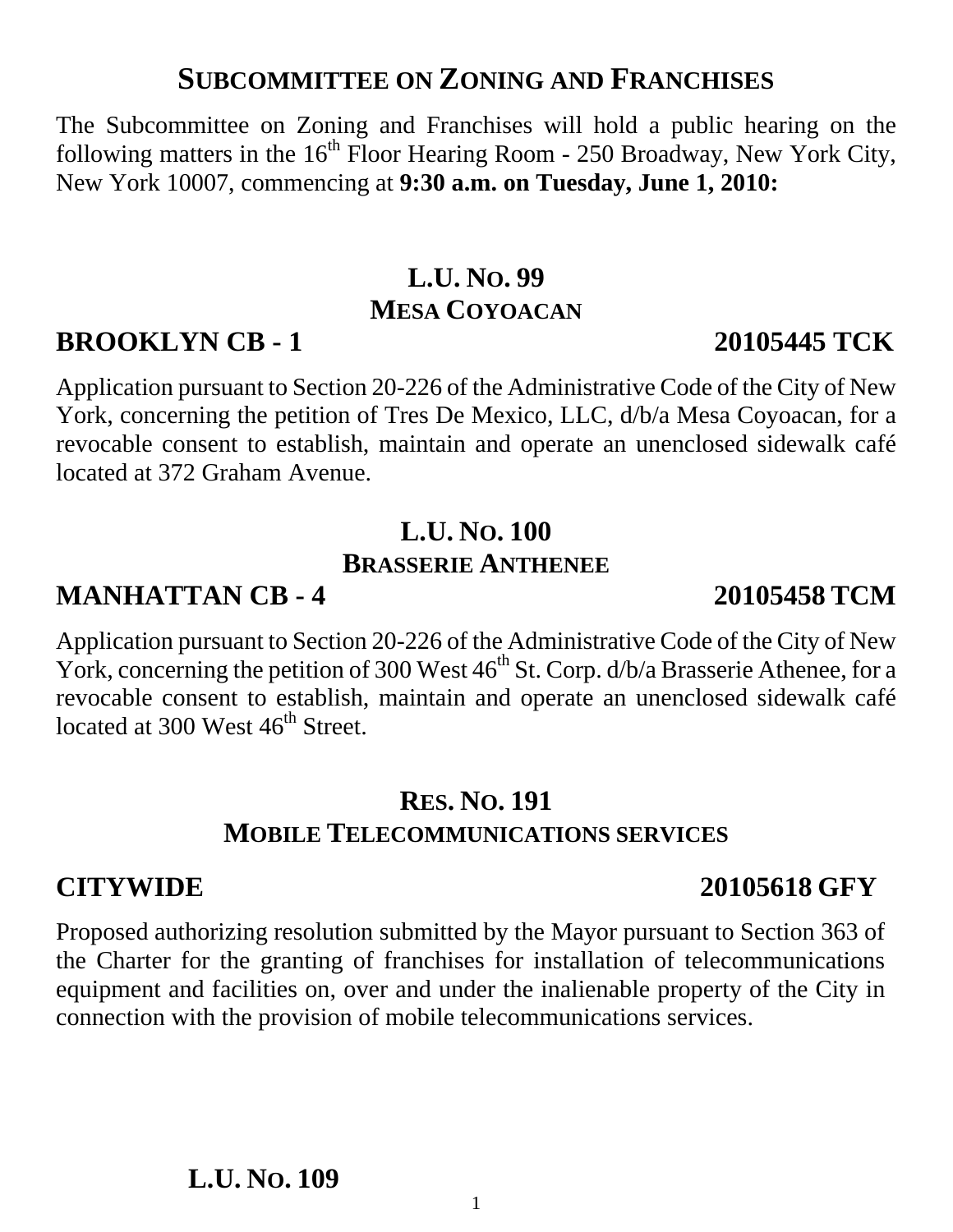#### **CROTONA TERRACE REZONING**

# **BRONX CB - 3** C 080157 ZMX

Application submitted by CBC Associates and the South Bronx Overall Economic Development Corporation pursuant to Sections 197-c and 201 of the New York City Charter for an amendment of the Zoning Map, Section No. 3d:

- 1. changing from a C8-3 District to an R7-1 District property bounded by East  $176<sup>th</sup>$ Street, Boston Road, East 175<sup>th</sup> Street, and Southern Boulevard; and
- 2. establishing within the proposed R7-1 District a C2-4 District bounded by East 176<sup>th</sup> Street, Boston Road, East 175<sup>th</sup> Street, and Southern Boulevard;

as shown on a diagram (for illustrative purposes only) dated January 4, 2010 and subject to the conditions of CEQR Declaration E- 243.

#### **SUBCOMMITTEE ON LANDMARKS, PUBLIC SITING AND MARITIME USES**

The Subcommittee on Landmarks, Public Siting and Maritime Uses will hold a public hearing on the following matters in the  $16<sup>th</sup>$  Floor Hearing Room - 250 Broadway, New York City, New York, 10007, commencing at **11:00 a.m. on Tuesday, June 1, 2010:**

### **L.U. NO. 110**

# **THE REFORMED CHURCH ON STATEN ISLAND STATEN ISLAND CB - 1** 20105516 HKR (N 100278 HKR)

Designation (List No. 427/LP-2384) by the Landmarks Preservation Commission pursuant to Section 3020 of the New York City Charter regarding the landmark designation of the Reformed Church on Staten Island Sunday School Building and Cemetery, located at 54 Port Richmond Avenue (Block 1073, Lot 75), as a historic landmark.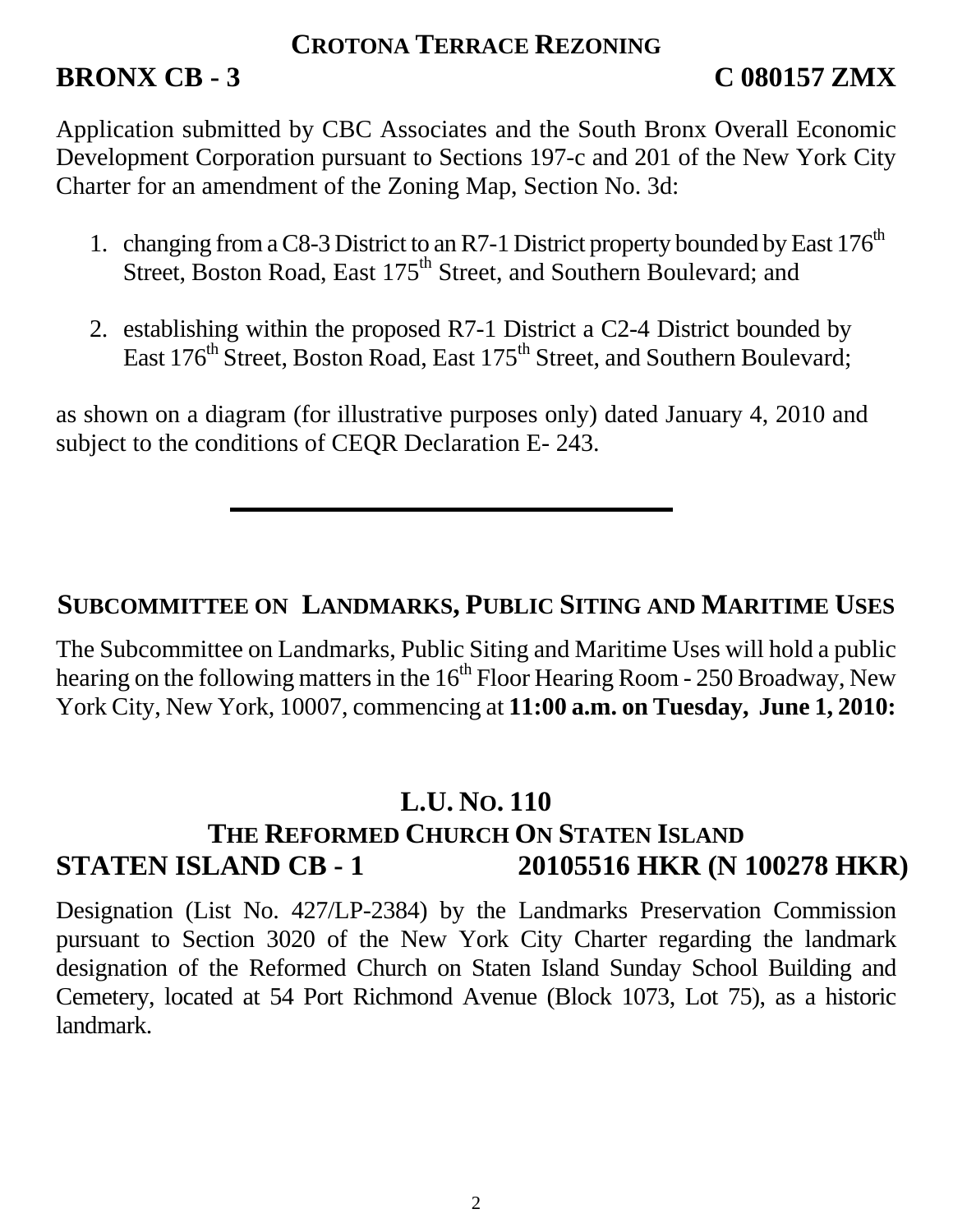#### **L.U. NO. 111 JOSEPH B. AND JOSEPHINE H. BISSELL HOUSE MANHATTAN CB - 5 20105517 HKM (N 100281 HKM)**

Designation (List No. 427/LP-2340) by the Landmarks Preservation Commission pursuant to Section 3020 of the New York City Charter regarding the landmark designation of the Joseph B. and Josephine H. Bissell House, located at 46 West 55<sup>th</sup> Street (Block 1270, Lot 60), as a historic landmark.

# **L.U. NO. 112 THE BRILL BUILDING**

# **MANHATTAN CB - 5 20105518 HKM (N 100280 HKM)**

Designation (List No. 427/LP-2387) by the Landmarks Preservation Commission pursuant to Section 3020 of the New York City Charter regarding the landmark designation of the Brill Building, located at 1619 Broadway (Block 1021, Lot 19), as a historic landmark.

#### **L.U. NO. 113**

## **THE UPPER EAST SIDE HISTORIC DISTRICT EXTENSION MANHATTAN CB - 8 20105558 HKM (N 100282 HKM)**

Designation (List No. 427, LP-2373) by the Landmarks Preservation Commission pursuant to Section 3020 of the New York City Charter regarding the landmark designation of the Upper East Side Historic District Extension, as a historic district.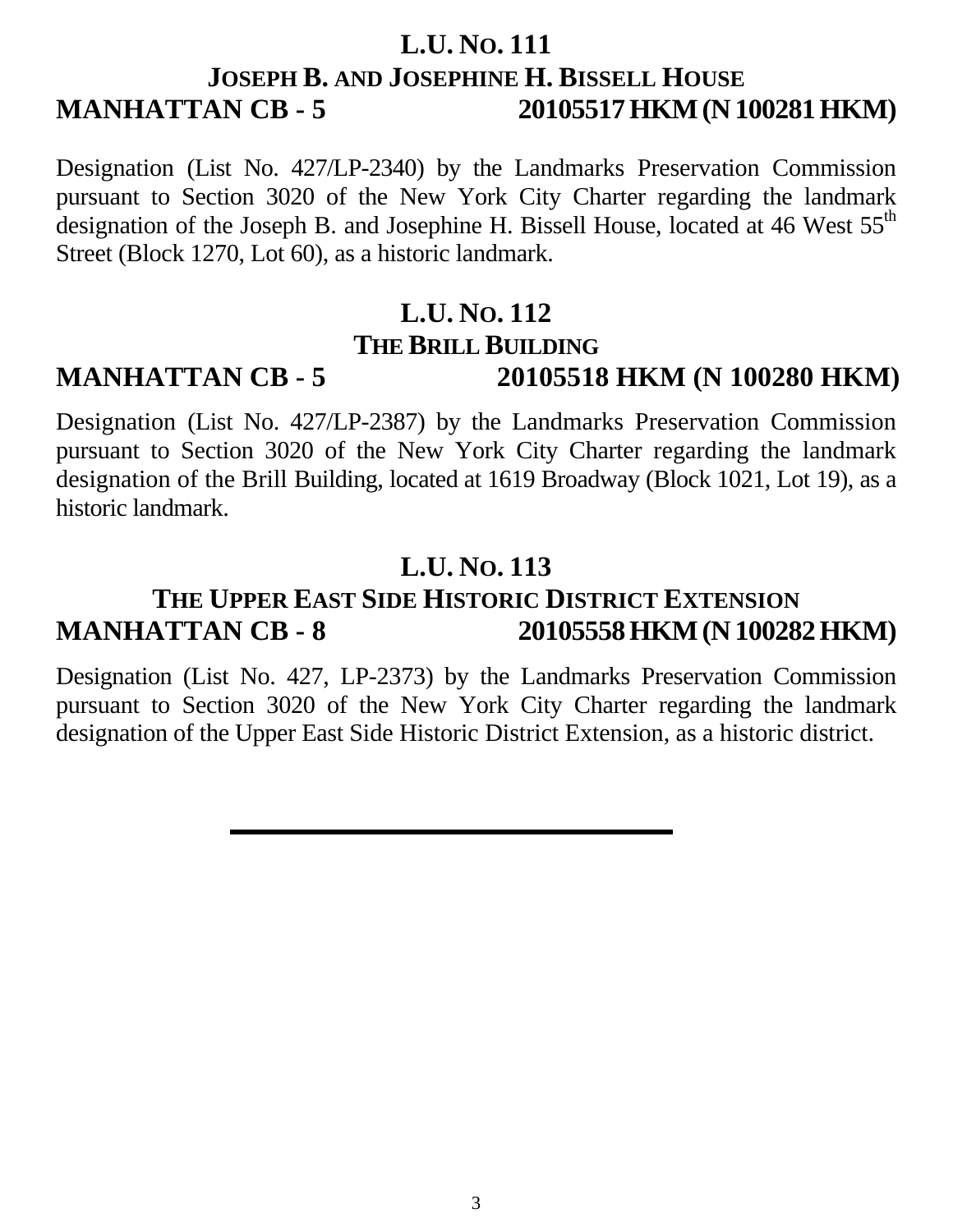#### **SUBCOMMITTEE ON PLANNING, DISPOSITIONS AND CONCESSIONS**

The Subcommittee on Planning, Dispositions and Concessions will hold a public hearing on the following matters in the 16<sup>th</sup> Floor Hearing Room - 250 Broadway, New York City, New York 10007, commencing at **1:00 p.m. on Tuesday, June 1, 2010:** 

### **L.U. NO. 107 PROVIDENCE HOUSE II**

# **BROOKLYN CB - 3** C 100155 HAK

Application submitted by the Department of Housing Preservation and Development (HPD):

- 1) pursuant to Article 16 of the General Municipal Law of New York State for:
	- a) the designation of property located at 277, 275 and 273 Kosciuszko Street (Block 1781, Lots 60-62) as an Urban Development Action Area; and
	- b) an Urban Development Action Area Project for such area; and
- 2) pursuant to Section 197-c of the New York City Charter for the disposition of such property to a developer to be selected by HPD;

to facilitate development of a six-story building, tentatively known as Providence House II, with approximately 45 units, to be developed under the Department of Housing Preservation and Development's Supportive Housing Loan Program.

### **L.U. NO. 108 PROVIDENCE HOUSE II**

# **BROOKLYN CB - 3 C 100156 ZSK**

Application submitted by the Department of Housing Preservation and Development pursuant to Sections 197-c and 201 of the New York City Charter for the grant of a special permit pursuant to Section 74-902 of the Zoning Resolution to permit the allowable community facility floor area ratio of Section 24-11 (Maximum Floor Area Ratio) to apply to a proposed 6-story community facility with sleeping accommodations, on property located at 273- 277 Kosciusko Street (Block 1781, Lots 60, 61, & 62), in an R6 District.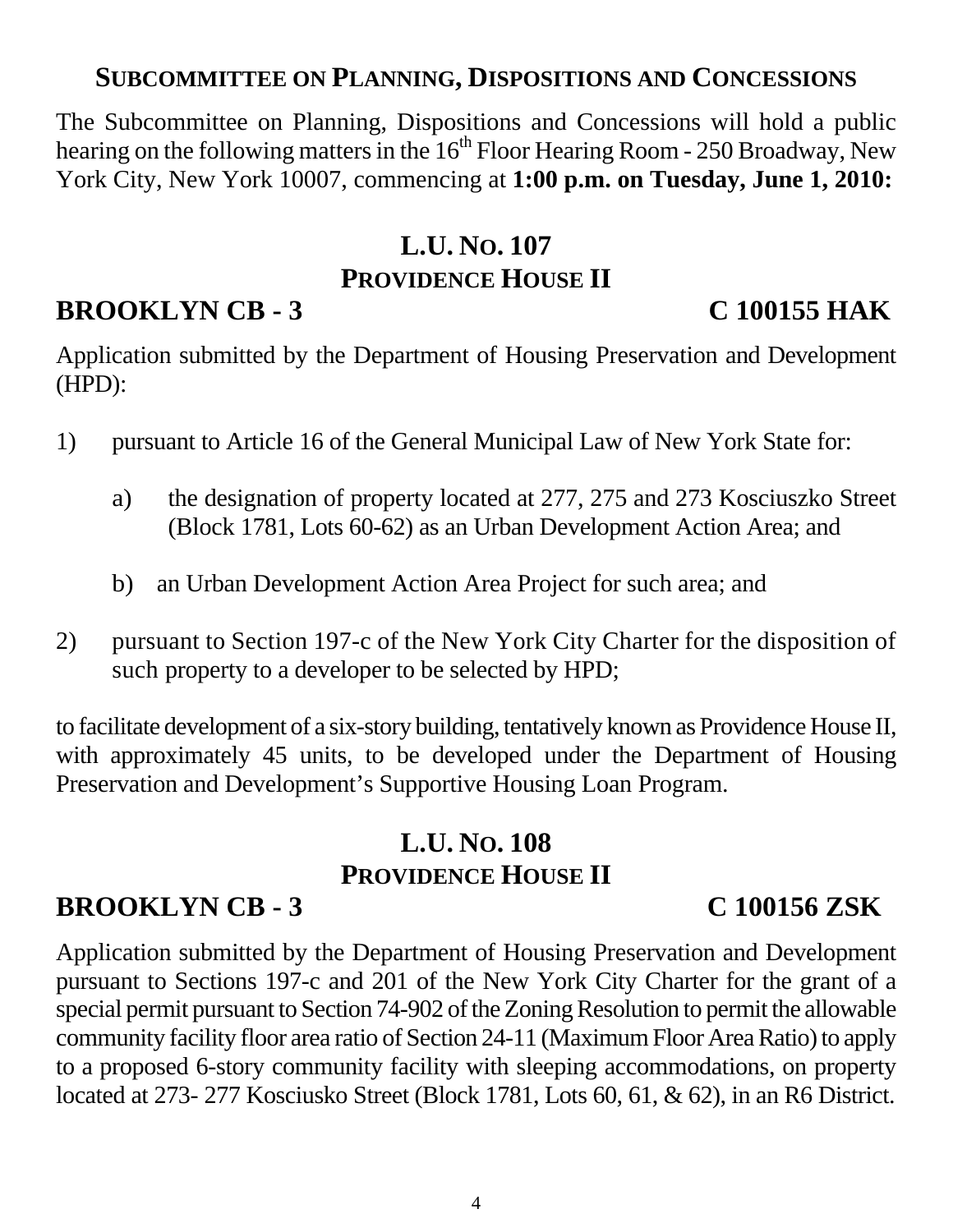# **L.U. NOS. 71-73, 75, 76, 83, 85,104 AND 106**

Proposals subject to Council review and action pursuant to the Urban Development Action Area Act, Article 16 of the New York General Municipal Law, at the request of the Department of Housing Preservation and Development ("HPD"), which requests that the Council:

- 1. Find that the present status of the listed areas tends to impair or arrest the sound growth and development of the municipality and that the proposed Urban Development Action Area Project is consistent with the policy and purposes of Section 691 of the General Municipal Law;
- 2. Waive the area designation requirement of Section 693 of the General Municipal Law pursuant to said Section;
- 3. Waive the requirements of Sections 197-c and 197-d of the New York City Charter pursuant to Section 694 of the General Municipal Law;
- 4. Approve the projects as Urban Development Action Area Projects pursuant to Section 694 of the General Municipal Law; and
- 5. Approve an exemption of the projects from real property taxes pursuant to Section 577 of the Private Housing Finance Law for L.U. Nos. 75, 76, 83 and 85; and pursuant to Section 696 of the General Municipal Law for L.U. Nos. 104 and 106.

| L.U.<br>No.                                                                                                                                                 | Non-<br><b>ULURP No.</b> | <b>Address</b>                                                                        | <b>Block/Lot</b>   | Program    | CB | <b>Tax</b><br><b>Exemption</b> |  |  |
|-------------------------------------------------------------------------------------------------------------------------------------------------------------|--------------------------|---------------------------------------------------------------------------------------|--------------------|------------|----|--------------------------------|--|--|
|                                                                                                                                                             |                          |                                                                                       |                    |            |    |                                |  |  |
| 71                                                                                                                                                          |                          | 20105417 HAX 100 West 163 <sup>rd</sup> Street<br>954 Anderson Avenue<br><b>Bronx</b> | 2511/64<br>2504/59 | <b>NRP</b> | 04 |                                |  |  |
| Laid over from the meeting of the Subcommittee on Planning, Dispositions and Concessions on April 7, 2010; April<br>20, 2010; May 4, 2010 and May 17, 2010. |                          |                                                                                       |                    |            |    |                                |  |  |
| 72                                                                                                                                                          |                          | 20105418 HAX 783 East 168 <sup>th</sup> Street                                        | 2673/1             | <b>NRP</b> | 03 |                                |  |  |

*Laid over from the meeting of the Subcommittee on Planning, Dispositions and Concessions on April 7, 2010; April 20, 2010; May 4, 2010 and May 17, 2010.*

Bronx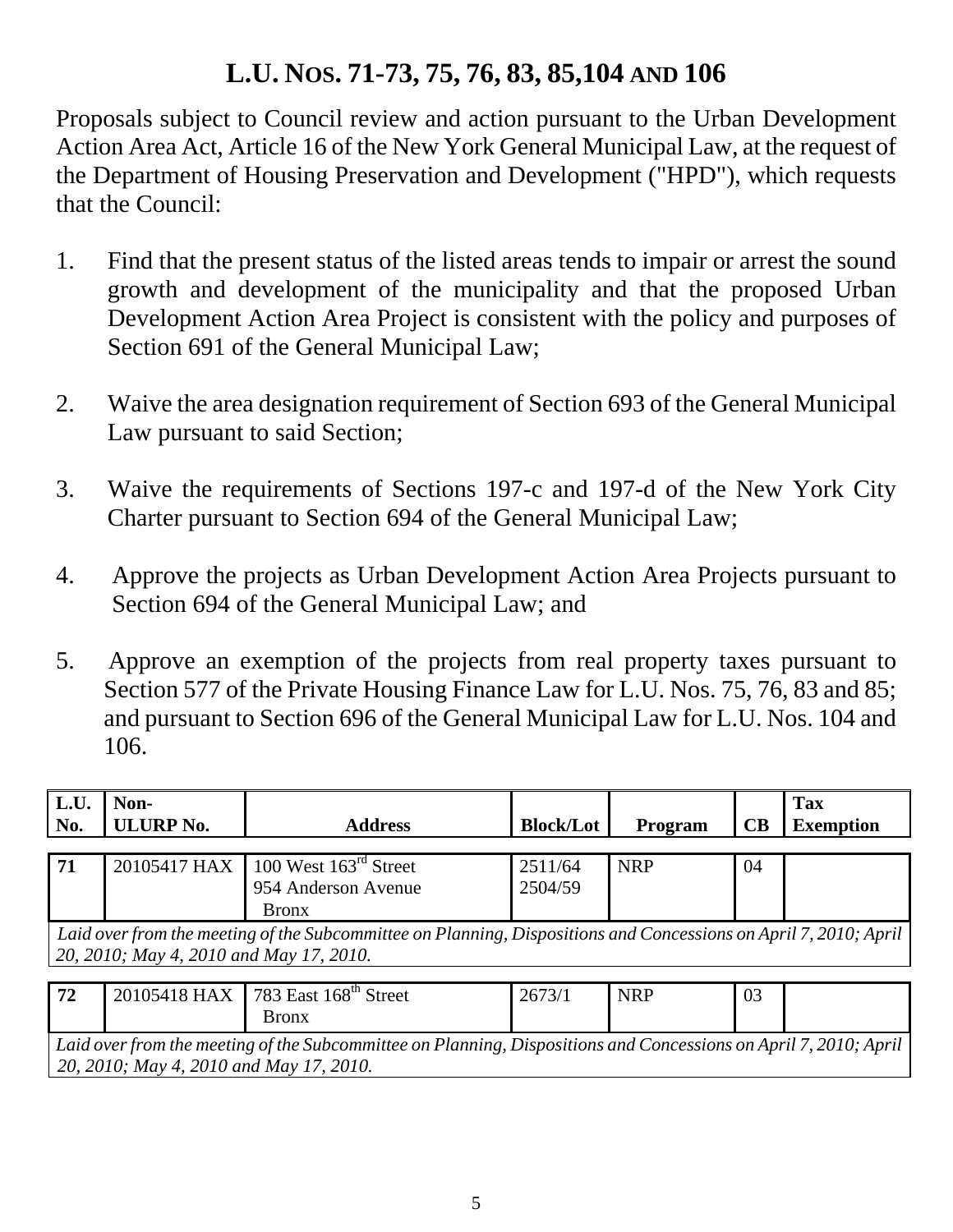| L.U.<br>No.                                                                                                                                                 | Non-<br><b>ULURP No.</b> | <b>Address</b>                                                                                              | <b>Block/Lot</b> | Program                        | CB | <b>Tax</b><br><b>Exemption</b> |  |
|-------------------------------------------------------------------------------------------------------------------------------------------------------------|--------------------------|-------------------------------------------------------------------------------------------------------------|------------------|--------------------------------|----|--------------------------------|--|
| 73                                                                                                                                                          | 20105419 HAX             | 190 Brown Place<br><b>Bronx</b>                                                                             | 2264/1           | <b>NRP</b>                     | 01 |                                |  |
| Laid over from the meeting of the Subcommittee on Planning, Dispositions and Concessions on April 7, 2010; April<br>20, 2010; May 4, 2010 and May 17, 2010. |                          |                                                                                                             |                  |                                |    |                                |  |
| 75                                                                                                                                                          | 20105421 HAM             | 565 West 125 <sup>th</sup> Street<br>Manhattan                                                              | 1982/63          | Tenant<br><b>Interim Lease</b> | 09 | Section 577                    |  |
| Laid over from the meeting of the Subcommittee on Planning, Dispositions and Concessions on April 7, 2010; April<br>20, 2010; May 4, 2010 and May 17, 2010. |                          |                                                                                                             |                  |                                |    |                                |  |
| 76                                                                                                                                                          | 20105422 HAM             | 626 West 136 <sup>th</sup> Street<br>Manhattan                                                              | 2002/95          | Tenant<br><b>Interim Lease</b> | 09 | Section 577                    |  |
| Laid over from the meeting of the Subcommittee on Planning, Dispositions and Concessions on April 7, 2010; April<br>20, 2010; May 4, 2010 and May 17, 2010. |                          |                                                                                                             |                  |                                |    |                                |  |
| 83                                                                                                                                                          | 20105554 HAX             | 2023 Belmont Avenue<br><b>Bronx</b>                                                                         | 3080/p/o 4       | Tenant<br><b>Interim Lease</b> | 06 | Section 577                    |  |
|                                                                                                                                                             | May 17, 2010.            | Laid over from the meeting of the Subcommittee on Planning, Dispositions and Concessions on May 4, 2010 and |                  |                                |    |                                |  |
| 85                                                                                                                                                          | 20105556 HAM             | 30 West 119 <sup>th</sup> Street<br>Manhattan                                                               | 1717/49          | Tenant<br><b>Interim Lease</b> | 10 | Section 577                    |  |
| Laid over from the meeting of the Subcommittee on Planning, Dispositions and Concessions on May 4, 2010 and<br>May 17, 2010.                                |                          |                                                                                                             |                  |                                |    |                                |  |
| 104                                                                                                                                                         | 20105622 HAX             | 1434-8 Morris Avenue<br><b>Bronx</b>                                                                        | 2786/12,<br>/13  | Low Income<br>Rental           | 04 | Section 696                    |  |
|                                                                                                                                                             |                          | Laid over from the meeting of the Subcommittee on Planning, Dispositions and Concessions on May 17, 2010.   |                  |                                |    |                                |  |
| 106                                                                                                                                                         | 20105624 HAK             | 312 Hendrix Street<br><b>Brooklyn</b>                                                                       | 3978/34          | <b>Asset Control</b><br>Area   | 05 | Section 696                    |  |
| Laid over from the meeting of the Subcommittee on Planning, Dispositions and Concessions on May 17, 2010.                                                   |                          |                                                                                                             |                  |                                |    |                                |  |